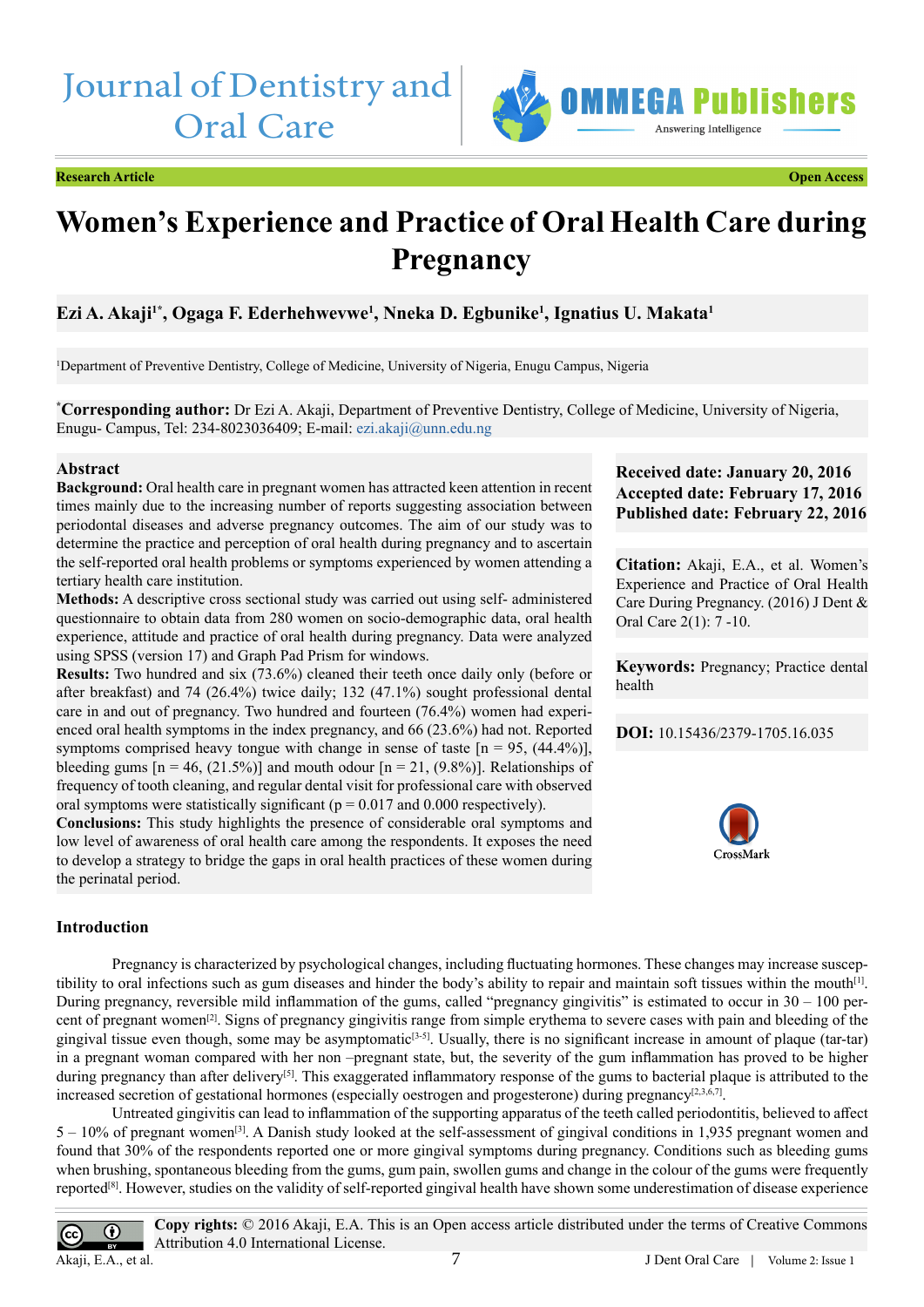

when compared to clinical evaluations where many people may not realize that gingival bleeding is a sign of inflammation<sup>[\[9\]](#page-3-6)</sup>.

Another important dental condition that could affect pregnant women is dental caries, which is an infectious and transmissible disease[3]. Despite having a low mortality rate, dental caries impact on self-esteem, eating ability, nutrition, speech and health on affected persons<sup>[10]</sup>. The number of salivary cariogenic micro-organisms may increase in pregnancy with a concurrent decrease in salivary pH and buffer effect coupled with reduced plaque control<sup>[3]</sup>. Additionally, gastric acids associated with morning sickness may lead to enamel demineralization along with change in dietary patterns such as increase in the frequency of carbohydrates and/or a craving for more cariogenic foods that may occur in pregnancy<sup>[6]</sup>. Other oral conditions experienced by pregnant women are dental erosions, tooth mobility and benign gum lesions such as pregnancy epulis<sup> $[11]$ </sup>.

Oral health care in pregnant women has attracted more attention in recent times mainly due to the increasing number of reports suggesting association between periodontal diseases and adverse pregnancy outcomes such as premature birth, low birth weight and pre-eclampsia<sup>[6,12]</sup>. Considering the fact that oral health practices have some demographic and cultural differences, our study aimed at determining the practice and perception of oral health issues during pregnancy and ascertaining the self-reported oral changes experienced by ante-natal attendees in a tertiary health institution in south-eastern Nigeria. The findings from this study could aid in planning and implementation of better oral health care for pregnant women.

#### **Methodology**

This descriptive cross-sectional study was carried out among ante-natal attendees at the Obstetrics clinic in a tertiary health care institution in South-eastern Nigeria between May 2012 and April 2013. Permission was obtained from the Head of Department, Obstetrics and Gynecology and written informed consent were obtained from the participants. Ethical approval for the study was given by the Health and Ethics Research Committee of the State Ministry of Health. A minimum sample size of 269 was derived using the formula  $n = z2pq/d2$  where z is the normal standard deviate<sup>[13]</sup>, usually set at 1.96; a p of 0.774 was obtained from the Wandera et al. study representing the prevalence of pregnant Ugandan women that reported bad taste in the mouth<sup>[5]</sup>. We anticipated a  $90\%$  response from the antenatal attendees so our sample size was increased by 10% (that is, 10% of 269) to 298 to accommodate non-response<sup>[13]</sup>. A self-administered questionnaire adapted from a similar study<sup>[6]</sup> was used to obtain data from a sample of 298 women selected systematically except those that willfully declined. The questionnaire was divided into 3 sections. Section 1 was on socio-demographic data, Section 2 was on the oral health during pregnancy, and Section 3 covered questions on attitude and practice of oral health care.

#### **Data validation and analysis**

The returned questionnaires with unspecified responses in more than 2 stems or questions were sorted out and excluded from analysis; 18 questionnaires were excluded. Two hundred and eighty questionnaires were analyzed using Statistical Package for Social Sciences [version 17.0 SPSS Inc. Chicago. IL] and Graphpad Prisms for windows [Version 5, San Diego, California]. Frequency statistics and cross tabulations were done, statistical significance was set at the critical value  $p \le 0.05$ .

#### **Results**

#### **Socio-demographic data**

Out of the 280 questionnaires analyzed 160 (57.1%) were aged 25 to 34 years, 60 (21.4%) were 35 - 44 years old and 16 (5.8%) were  $\geq$  45 years. One hundred and thirty seven (48.9%) were civil servants and 65(23.2%) self employed; 172 (61.4%) had post secondary education and 14 (5.0%) had just a primary education. One hundred and fifty three (54.6%) and 71 (25.4%) were in their second and third trimester respectively. Table 1 shows the socio-demographic profile of the women.

**Table 1:** Socio-demographic details of the participants

| Age (in years)                | <b>Number</b>  | Percent |  |  |  |  |
|-------------------------------|----------------|---------|--|--|--|--|
| $15 - 24$                     | 44             | 15.7    |  |  |  |  |
| 25-34                         | 160            | 57.1    |  |  |  |  |
| 35-44                         | 60             | 21.4    |  |  |  |  |
| > 45                          | 16             | 5.8     |  |  |  |  |
| <b>Marital status</b>         |                |         |  |  |  |  |
| Married                       | 238            | 85.0    |  |  |  |  |
| Single                        | 36             | 12.9    |  |  |  |  |
| Separated                     | $\overline{4}$ | 1.4     |  |  |  |  |
| Divorced                      | $\overline{c}$ | 0.7     |  |  |  |  |
| <b>Level of Education</b>     |                |         |  |  |  |  |
| Post Secondary                | 172            | 61.4    |  |  |  |  |
| Secondary                     | 92             | 32.9    |  |  |  |  |
| Primary                       | 14             | 5.0     |  |  |  |  |
| No formal education           | $\overline{2}$ | 0.7     |  |  |  |  |
| Occupation                    |                |         |  |  |  |  |
| Civil Servant                 | 137            | 49.8    |  |  |  |  |
| Housewife                     | 34             | 12.1    |  |  |  |  |
| Self-employed                 | 65             | 23.2    |  |  |  |  |
| Student                       | 34             | 12.1    |  |  |  |  |
| Unspecified                   | 10             | 3.6     |  |  |  |  |
| <b>Trimester of Pregnancy</b> |                |         |  |  |  |  |
| 1 <sup>st</sup> trimester     | 56             | 20.0    |  |  |  |  |
| $2nd$ trimester               | 153            | 54.6    |  |  |  |  |
| 3 <sup>rd</sup> trimester     | 71             | 25.4    |  |  |  |  |

#### **Oral health experience in Pregnancy**

Two hundred and fourteen (76.4%) of the participants had oral health symptoms/problems within the index pregnancy, 66 (23.6%) had not. Ninety five (44.4%) of them reported heavy tongue with changes in perception of taste, 21 (9.8%) reported mouth odour and 46 (21.5%) had bleeding gums underscored by pain which affected eating (Figure 1). Twenty (7.1%) of respondents agreed that tooth loss is characteristic of pregnancy; 62 (22.1%) believed that pregnancy is a cause of gum disease and 92 (32.9%) agreed that dental visits were unnecessary during pregnancy. Details of the responses are shown in Table 2.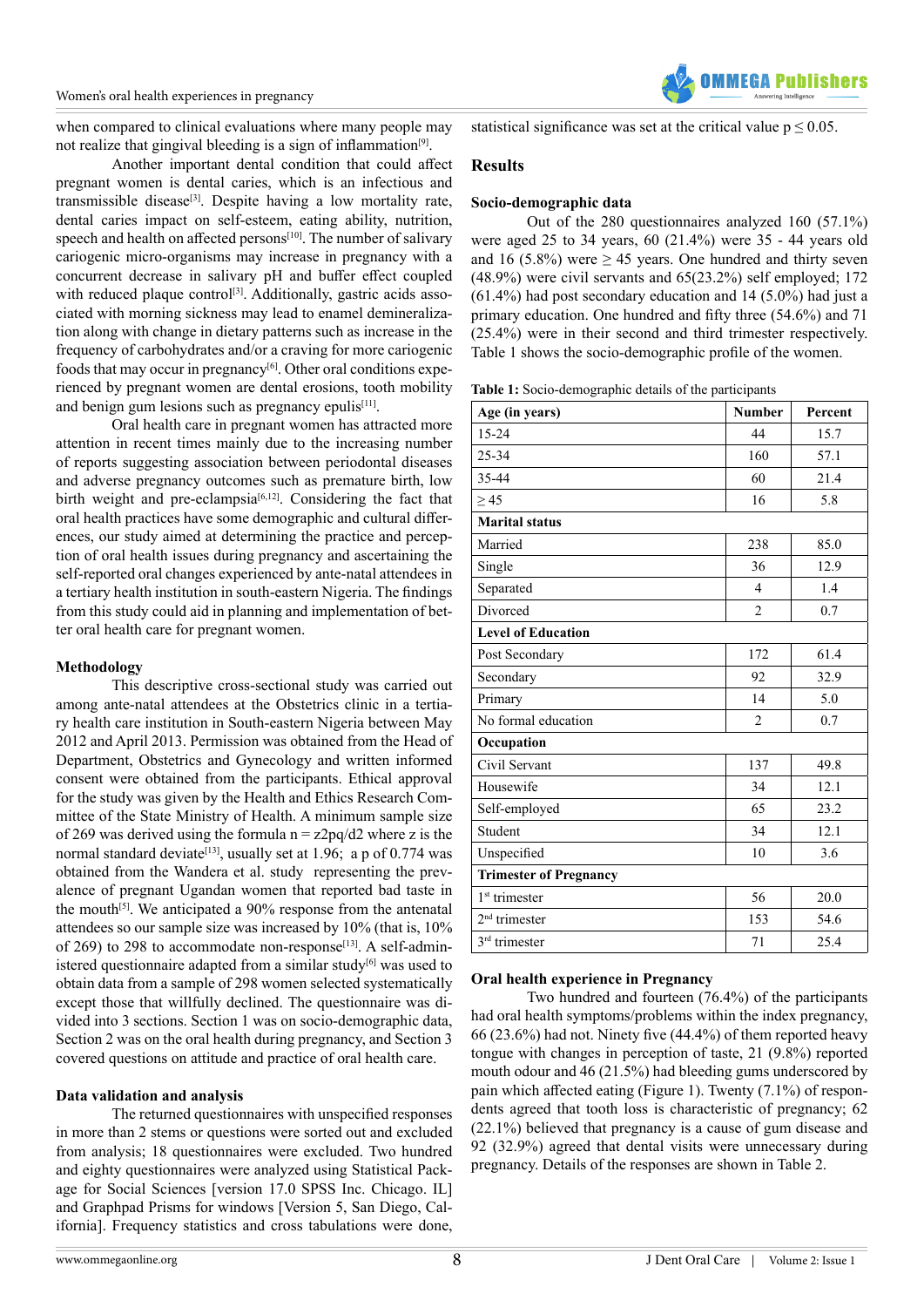#### $\frac{1}{1}$  : Oral health changes in pregnant women women women women women women women women women women women women women women women women women women women women women women women women women women women women women wom Women's oral health experiences in pregnancy



**Figure 1:** Self-reported oral health changes in the participants  $(n = 214)$ 

|           | Table 2: Responses to some of the statements on oral health during |  |  |  |  |  |
|-----------|--------------------------------------------------------------------|--|--|--|--|--|
| pregnancy |                                                                    |  |  |  |  |  |

| S/N            | <b>Statements</b>                                                | Agree<br>$n$ (%) | <b>Disagree</b><br>n(%) | Uncertain<br>$n$ (%) |
|----------------|------------------------------------------------------------------|------------------|-------------------------|----------------------|
| 1              | Tooth loss is a characteristic                                   | 20               | 154                     | 106                  |
|                | of pregnancy                                                     | (7.1)            | (56.0)                  | (37.9)               |
| $\overline{2}$ | Pregnancy is a cause of gum                                      | 62               | 160                     | 58                   |
|                | disease                                                          | (22.1)           | (57.2)                  | (20.7)               |
| 3              | Dental visits are unnecessary                                    | 92               | 136                     | 54                   |
|                | during pregnancy                                                 | (32.9)           | (47.9)                  | (19.3)               |
| 4              | Fruits and vegetables have<br>healthy effect on teeth and<br>gum | 148<br>(52.9)    | 116<br>(41.4)           | 16<br>(5.7)          |
| 5              | Visits to the dentists are al-                                   | 42               | 188                     | 50                   |
|                | ways unpleasant                                                  | (15.0)           | (67.1)                  | (17.9)               |

 $F = 56.36$   $P < 0.0001$ 

#### **Oral health Practices**

Brushing habits of respondents were recorded as follows: 206 (73.6%) brushed their teeth once daily and 74 (26.4%) twice daily. Two hundred and four (72.8%) brushed once daily (before breakfast only), 20 (7.1%) brushed twice after both breakfast and supper (Figure 2). In addition, 132 (47.1%) had visited the dental clinic in and out of pregnancy for professional care and 148 (52.9%) had not. We explored the relationships between some variables and experience of oral health problems by the women and found that frequency of tooth cleaning, visit to the dental clinic and trimester of index pregnancy were significantly related to observed oral health symptoms/problems. The details are in Table 3.



\*Number that brushed once daily, before or after breakfast merged.BKF = Breakfast. SUP = Supper

**Figure 2:** Timing of tooth cleaning in relation to meals

**Table 3:** Experience of oral health symptoms in relation to selected variables

| <b>Variables</b>                                               | Presence of oral health symptoms/changes |              |             |          |  |  |  |  |
|----------------------------------------------------------------|------------------------------------------|--------------|-------------|----------|--|--|--|--|
|                                                                | N(%)                                     | Yesn $(\% )$ | Non $(\% )$ | P value  |  |  |  |  |
| <b>Frequency of tooth cleaning</b>                             |                                          |              |             |          |  |  |  |  |
| Once                                                           | 206 (73.6)                               | 150(70.1)    | 56 (84.8)   | $0.017*$ |  |  |  |  |
| Twice                                                          | 74 (26.4)                                | 64 (29.9)    | 10(15.2)    |          |  |  |  |  |
| Regular visit to dental clinic                                 |                                          |              |             |          |  |  |  |  |
| Yes                                                            | 132 (47.1)                               | 122 (57.0)   | 10(15.2)    | $0.000*$ |  |  |  |  |
| No                                                             | 148 (52.9)                               | 92 (43.0)    | 56 (84.8)   |          |  |  |  |  |
| <b>Trimester of index Pregnancy</b>                            |                                          |              |             |          |  |  |  |  |
| 1 <sup>st</sup> Trimester                                      | 56(20.0)                                 | 49 (22.9)    | 7(10.6)     |          |  |  |  |  |
| $2nd$ Trimester                                                | 153 (54.6)                               | 128 (59.8)   | 25 (37.9)   | $0.000*$ |  |  |  |  |
| 3 <sup>rd</sup> Trimester                                      | 71 (25.4)                                | 37(17.3)     | 34(51.5)    |          |  |  |  |  |
| Response to statement: "Dental visit are<br>unnecessary during |                                          |              |             |          |  |  |  |  |
| pregnancy"                                                     |                                          |              |             |          |  |  |  |  |
| Agree                                                          | 92 (32.9)                                | 76(35.5)     | 16(24.2)    |          |  |  |  |  |
| Disagree                                                       | 134 (47.9)                               | 102 (47.7)   | 32(48.5)    | 0.09     |  |  |  |  |
| Uncertain                                                      | 54 (19.2)                                | 36(16.8)     | 18 (27.3)   |          |  |  |  |  |

Pearson chi-square used to generate p values; \* denotes statistical significance

### **Discussion**

Accessing timely oral health care during the perinatal period is essential for maintaining the health and well-being of both women and their children. The pain, embarrassment and reluctance to eat associated with untreated oral disease can compromise nutritional intake, hinder the ability to speak and concentrate, and negatively impact self-esteem[11].

In our study, 56% of the women disagreed that pregnancy is characterized by tooth loss, portraying correct oral health knowledge, but a greater percentage of women (85.7%) demonstrated this in a similar study conducted in  $Lagos^{[6]}$ . The trend observed in the responses to statements on oral health knowledge when the two studies were compared suggested that the women in our study had poorer awareness on oral health issues. This could be attributed to differences in sample characteristics and study location since Lagos is a more cosmopolitan city than Enugu. Majority (76.4%) of the respondents in our study had experienced changes in the oral cavity in the index pregnancy. This corroborates the finding in a similar study done in Bariadi District, Tanzania, where about 80% of the women observed oral changes[\[14\].](#page-3-11)

Of all the major oral symptoms observed by the participants in our study, only the finding on bleeding gums accorded with report from the Tanzanian study where 22.6% of the participants reported bleeding gums. Sadly, more than half of the participants (52.9%) in the present study (including those that had oral symptoms or changes) did not seek for professional oral health care (Table 3). While it is increasingly recognized that oral health plays an important role in overall health and well being, many women still do not visit a dentist before, during, or after pregnancy even when there are obvious signs of oral diseases. Credible reports show that women and people in general do not seek professional care when they perceive they have